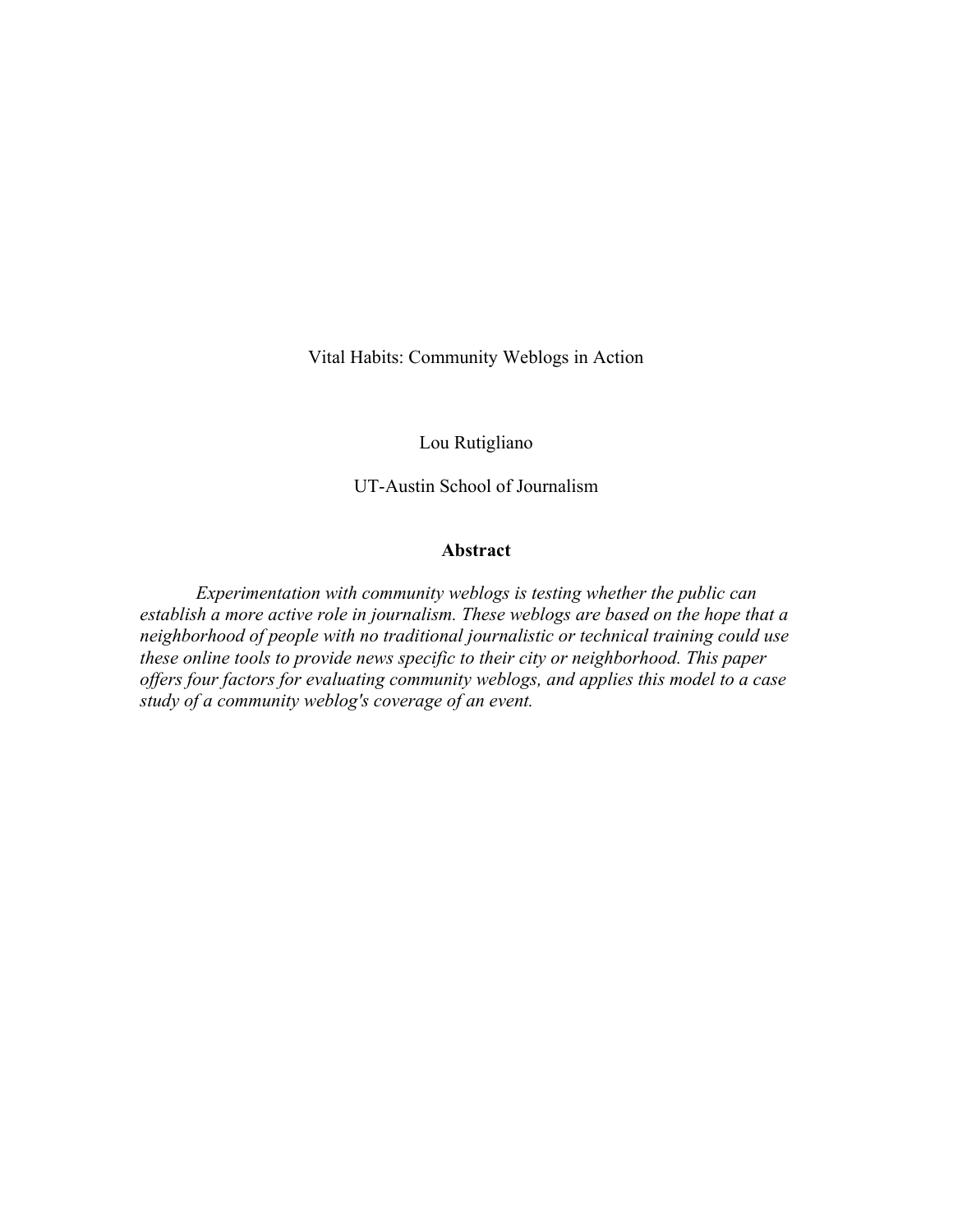# A More Public Media?

Community weblogs, which invite participation from residents of a particular geographic area, offer a chance to examine the ability of the public to assume responsibility for media production. This form of website permits high levels of feedback and interactivity, a decentralized work process, and low barriers to entry. It is built for mass participation and mass distribution.

Community weblogs offer an excellent chance to test the potential for a conversational model of news. In this model, media provide a space where individuals can generate topics that are then discussed among the group. They invite participation from the public - allowing citizens to contribute content, and encouraging debate on that content. They mean to create the Greek forum, the town meeting, the public sphere where people discuss issues drawn from their common, rather than private, experience. By allowing many different sources to participate, they can redirect news flows from one source broadcasting to an audience to many sources receiving and broadcasting to each other. By emphasizing the local, community weblogs expand the range of potential participants beyond those familiar with national or international topics, and instead invite anyone with knowledge about their surroundings. It is therefore important in evaluating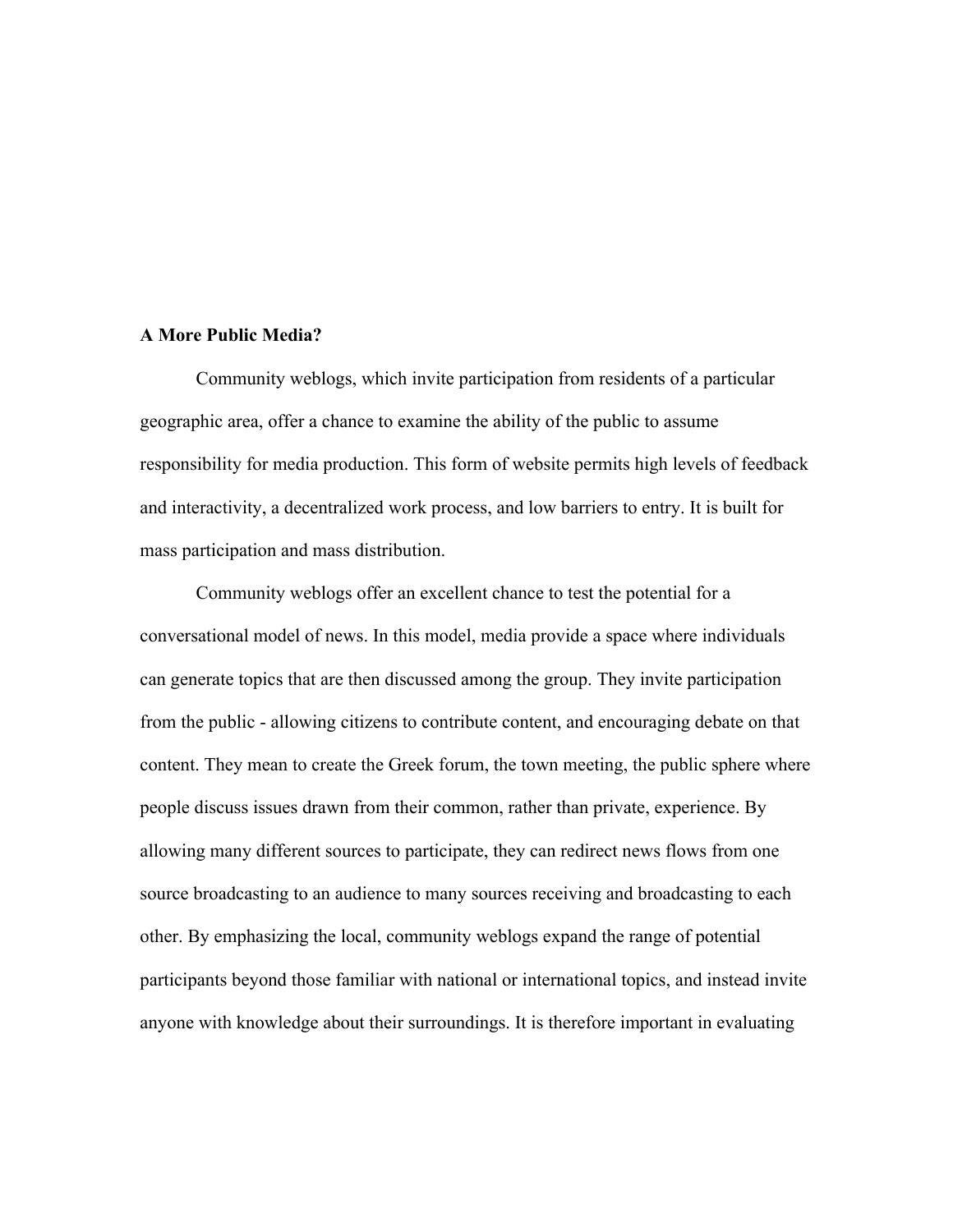community weblogs to see how they meet these procedural and structural criteria and to avoid the trap of comparison with existing journalistic norms.

This paper hopes to establish a way to evaluate the efforts of community weblogs to see how well they implement the following ideals - widespread contribution, high interactivity, sources beyond powerful institutions, and decentralized work processes that are mostly self-regulated. It focuses on one case study that used the coverage of an event over several days to test this evaluation tool and examine a community weblog in action.

# Spectators vs. Participators

Journalism finds itself facing an argument similar to one staged roughly 80 years ago between Walter Lippmann and John Dewey. Because citizens media, participatory journalism, open-source journalism, and any other term used to describe the concept of the public becoming more involved in journalism, and possibly taking responsibility for entire areas of coverage, would have Lippmann and Dewey at each other's throats.

On one side is Lippmann - a pragmatist and an elitist, who questioned the public's ability to comprehend their reality and decide how to react to it. He considered those founders of the U.S. naive who believed that "all men are reasonable all the time, or educated, or informed," without considering "that people are fooled, that they do not always know their own interests, and that all men are not equally fitted to govern" (Lippmann 256).

To agree with Lippmann can feel like a surrender. Admitting that the majority of individuals in a large society are ignorant of the world around them and powerless to affect it leaves those individuals to do nothing more than work, shop, and reproduce.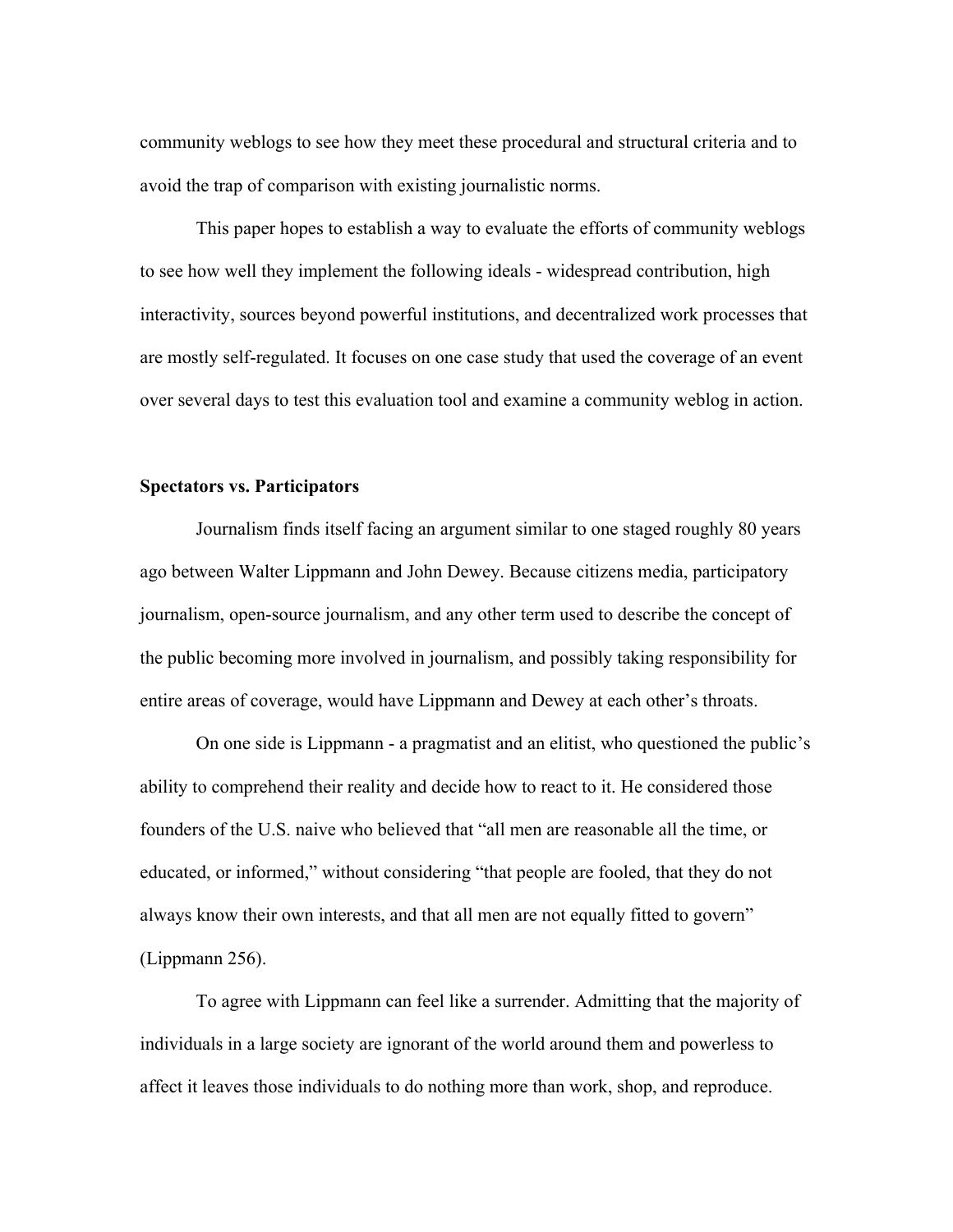Meanwhile the course of history moves on out of their reach. But who can disagree with the claim that understanding the issues of the day is typically impossible? Most people don't have the time or energy to follow current events. Following the news is a full-time job.

With democracy forced to deal with the challenges of massive scale, Lippmann saw a solution in an additional layer of expertise between the public and the government that was different than the news media. Since the media could not adequately present reality to the public, Lippmann called for a corps of experts to analyze reality and present their findings to the public's elected decision makers like a societal report card. Only through this process could a democracy manage its affairs - as opposed to massive public participation based on what Lippmann denounced as "the intolerable and unworkable fiction that each of us must acquire a competent opinion about all public affairs" (Lippmann 31).

It feels far more noble to side with Dewey. His hopes for a democracy based on public debate, conversation, and citizen involvement seem drawn from the Constitutional Convention. As Carey observed, Dewey was not looking to perfect the media's ability to convey the realities of the world around us. Lippmann's "spectator theory of knowledge" (Carey 82) was for Dewey the problem all along. To him, dependency on experts and passive observation and reception of their debates was wrong for journalism and wrong for democracy. The media's role should instead be to serve as the home for public conversation, by providing the space where the individual components of a society are gathered together and combined into something greater.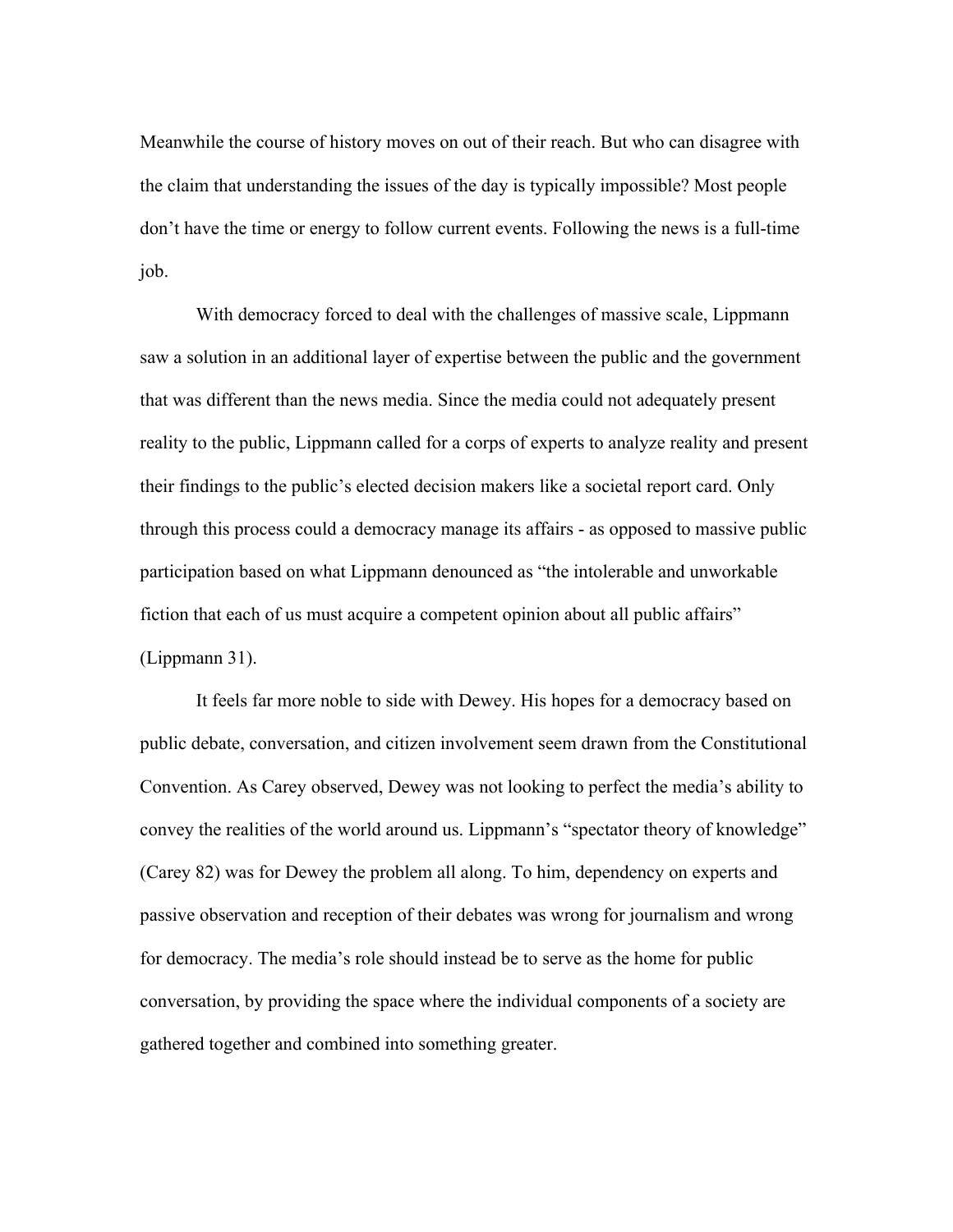A nice vision, but also one with much faith - possibly naive - in the ability of the public to hold up its end of the bargain. Throw open the doors to the media and welcome citizens in and you never know what you might find - wisdom, humor, decency, innovation, yes - but also ignorance, filth, and dishonesty. Or perhaps nothing at all. Dewey was not oblivious to the fact that the public can be quite good at passivity, apathy, irrationality, and impatience. Changing institutions to encourage involvement, interaction, and debate would be meaningless without changing the habits of the public so that they could seize such opportunities. Those habits had to change, for as Dewey realized, "we lack not only an effective press, but certain vital habits: the ability to follow an argument, grasp the point of view of another, expand the boundaries of understanding, debate the alternative purposes that might be pursued." (Carey 81)

## A Focus on the Ritual

This was in the 1920s. Since then of course journalism has evolved and grown more adept at conveying reality, at making it more likely that the "pictures in our heads" that Lippmann spoke of are based upon images provided 24 hours per day, obtained and broadcast from around the world. Although many have vigorously disputed the worth of even this. Critical theories of media have argued that: biases inherent in the structure of news media work processes lead reporters to rely on society's power structure (Gans); the corporate profit-driven model which, by catering to advertisers, neglects its publicservice function and locks news organizations into a perpetual conflict of interest between their owners and their mission (McChesney, Chomsky & Herman); the doctrine of objectivity and the inverted pyramid were created to serve the interests of power and still do so today (Mindich).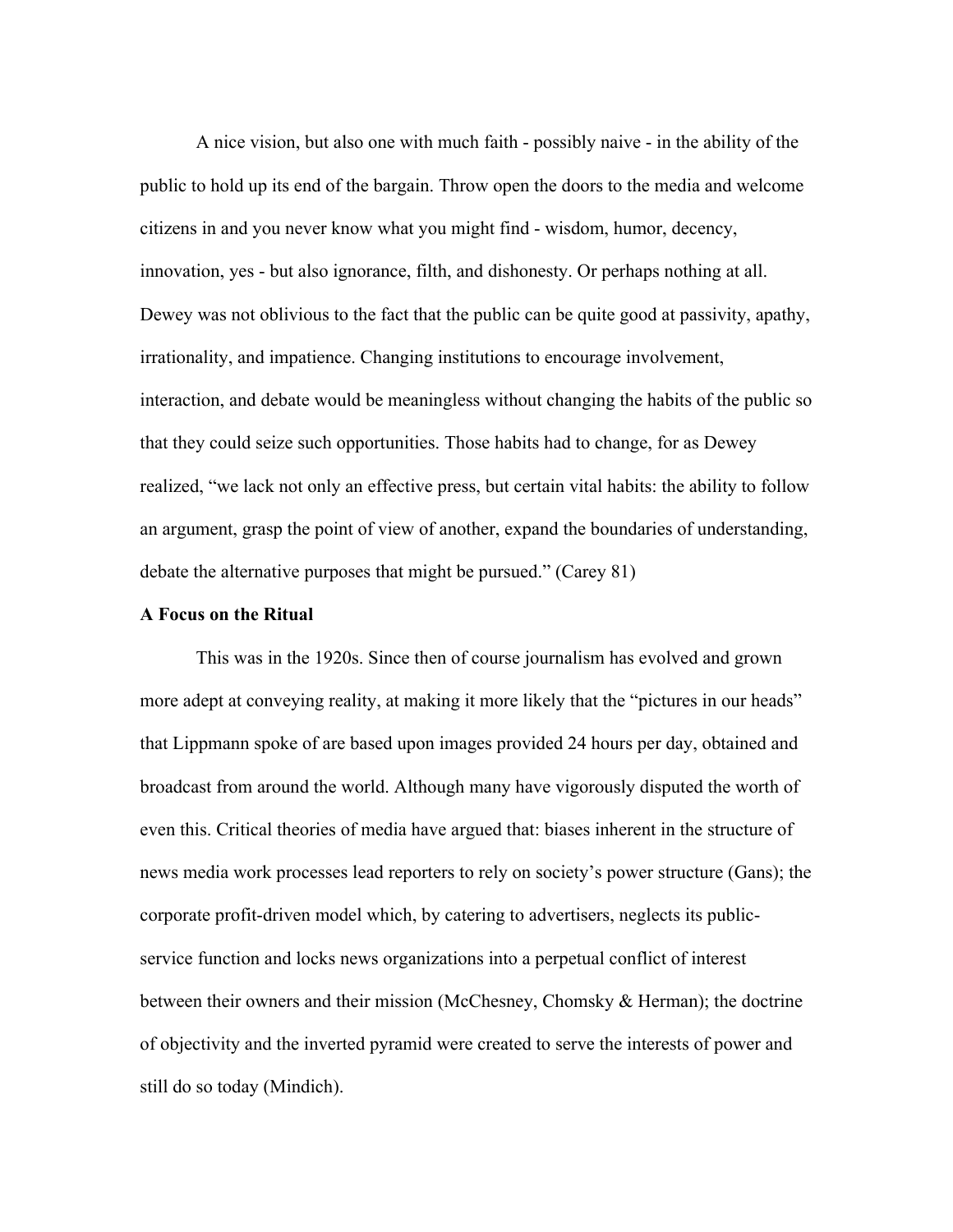Less research has taken a step back to review the dominant communication process overall. The emphasis here is on the ritual through which the public experiences the media (Carey, Thompson, Innis). The issue is not simply who owns the media or the content of the media, but the way that media operates within society. In his essay on Dewey and Lippmann, Carey writes of "the model of communication, knowledge, and culture one finds in Public Opinion. These models undergird not only news but all our cultural productions, the discussions and arguments about these productions, and the media that carry them" (Carey 83). All of which combines to make the public spectators rather than participants, in the media and in politics.

Fewer still have ventured to consider whether the public would be ready to act if given the chance. An implicit assumption in much of the critical literature is that of a ready and eager public on standby if media reform were to occur, if there were greater investment in public broadcasting, if media control was less centralized, if the media involved the public in more of its reporting. An assumption of the existence of Dewey's vital habits.

The most recent evocations of Dewey's message - civic journalism in the 1990s and the current interest in participatory online journalism - also placed and still do place a great deal of faith in the public. Where the former sought to use journalism to encourage participation and debate among the public by involving journalism in this debate (Rosen), the latter is interested in bringing participation and debate into the practice of journalism itself. Inspired by Oh My News, the South Korean online news organization that includes content contributed by non-reporter citizens, Gillmor seeks to build on the belief that a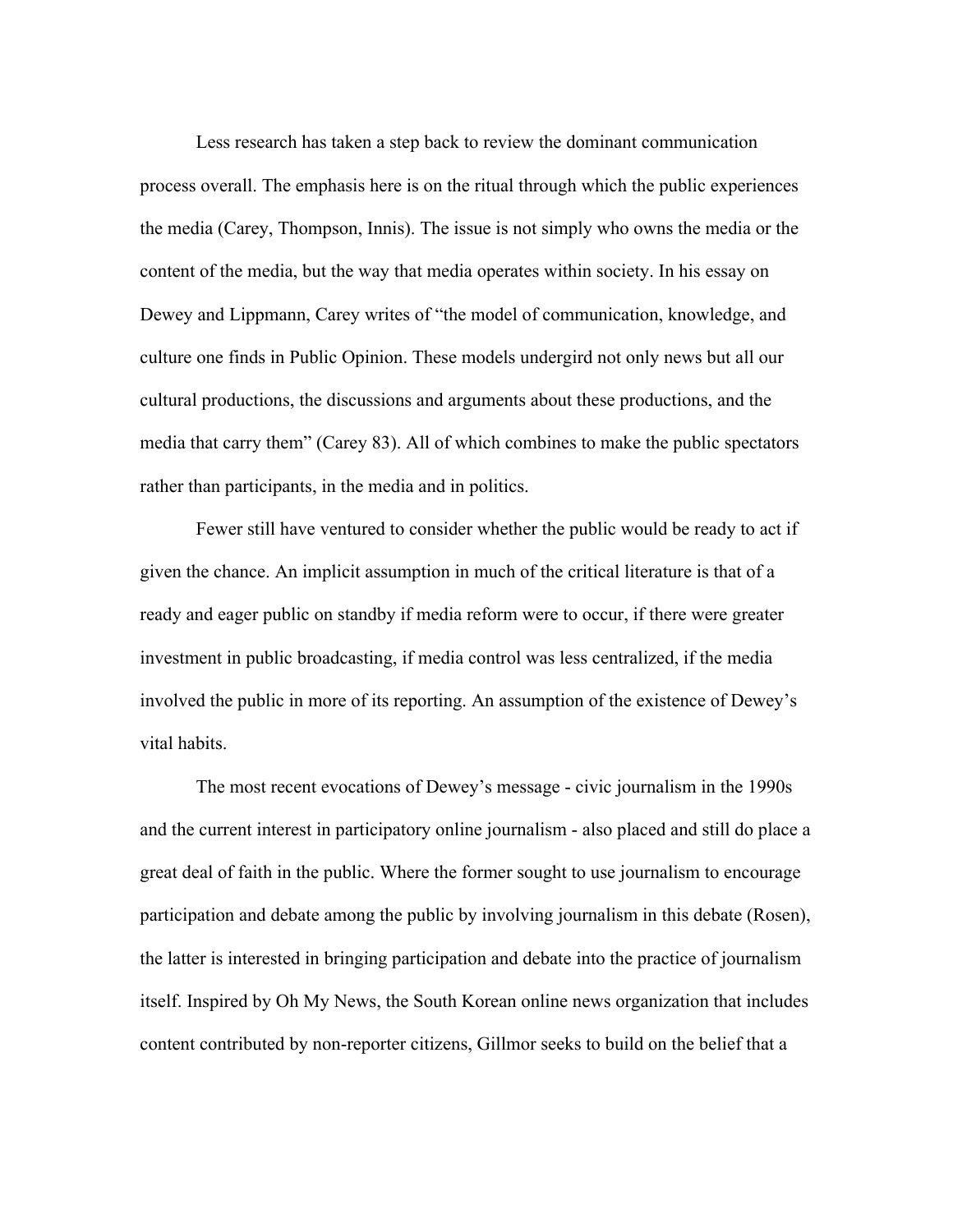media's audience will collectively know more than the media's reporter in order to move journalism from a "lecture" to a "conversation" (Gillmor).

## The Inclusion of Non-Traditional Media

Often overlooked in these debates over the public's relationship to the media are less traditional forms of media. Dewey's descendants also exist more on the margins, in such "radical media" as comedy, music, graffiti, and radical Internet use (Downing) and the more subdued and less overtly political citizens media (Rodriguez), where the actual involvement of citizens in the process of media creation is as important as the depth and breadth of its content and audience because of the "transformation brought about by these media" (Rodriguez 20). Rather than use the term alternative media, and imply comparison to the dominant media, Rodriguez uses citizens media to categorize those media that "function as environments that facilitate the fermentation of identities and power positions," that "spin transformative processes that alter people's senses of self, their subjective positionings, and therefore their access to power" (Rodriguez 18). Downing also looks beyond politics and policy and finds worth and "democratic conversation" whenever "engaged citizens combining in a variety of roles to review what they may achieve with a given project - and then carrying out the project, often debating and modifying it as they go" (Downing 49).

These radical and citizens media are important to consider in any discussion of community media. For within what seems at first like fringe and irrelevant media are lessons for those who would apply Dewey's ideas to the mainstream media. The ability of radical and citizens media to take risks and experiment with production processes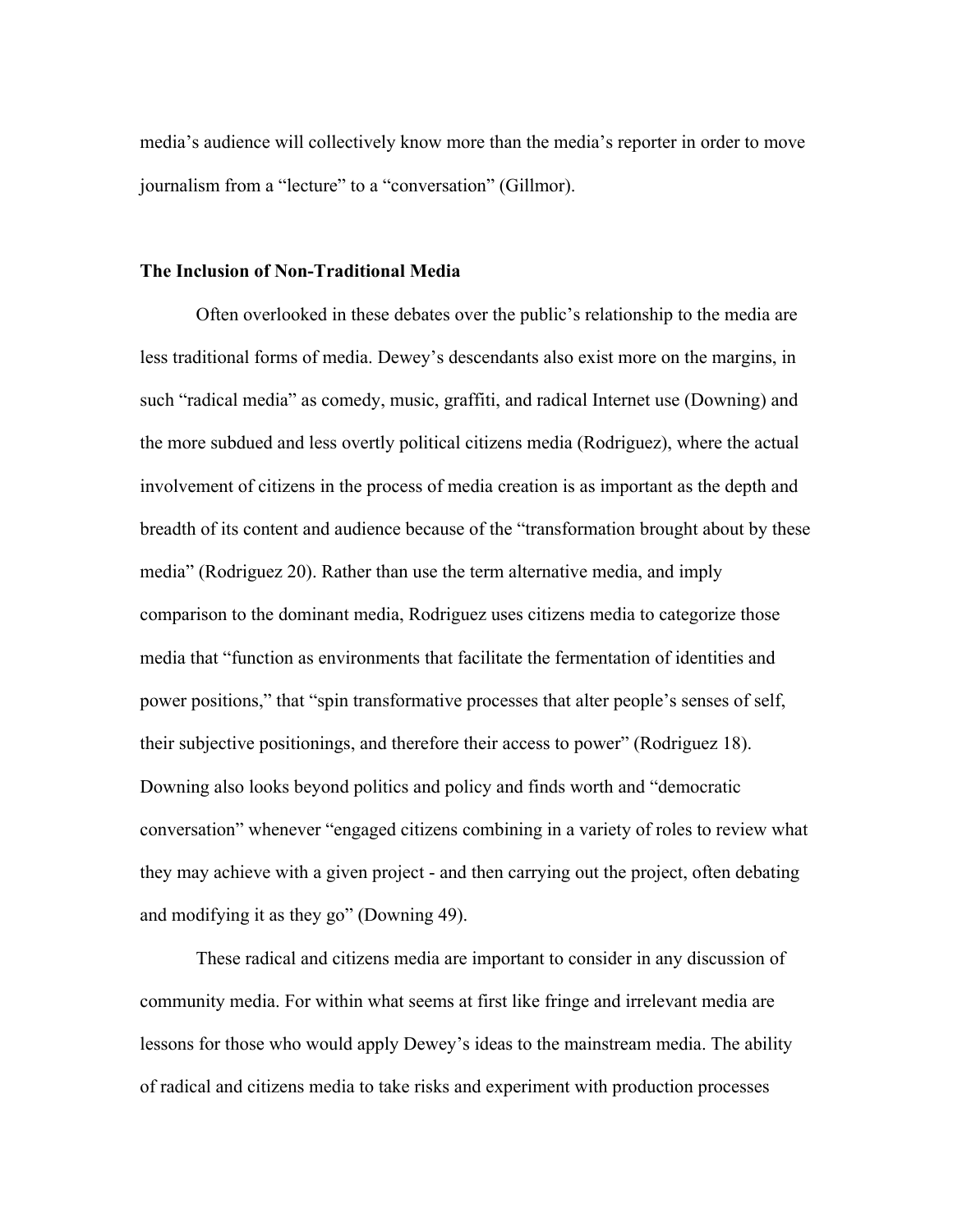provides an interesting contrast to examples of participatory journalism which are more adherent from the start to traditional journalism practices. It is important therefore to examine the spectrum of experiments in online/participatory/citizen-based/community journalism - rather than simply those of a more conventional cast - before declaring victory or defeat for Dewey's vision.

#### Community Weblogs: A Model for Evaluation

Community weblogs are a different animal from the individual weblogs and group weblogs that dominate weblog traffic rankings, influence national elections, split along liberal and conservative lines, and battle with the mainstream media. Community weblogs are distinguished by their relationship to geographic space. They focus on a particular locale, and draw the bulk of their contributors from that place. Although they will occasionally discuss national and international issues, it is through the lens of the local. Since many individual weblogs focus on this sort of coverage, I also define community weblogs as having multiple potential authors.

Within those boundaries lies a wide range of behavior. There are still relatively few well-known community weblogs, although there are undoubtedly several that have not emerged yet on the radar screen of online media observers. Of the weblogs considered "community" weblogs, there are significant variations in their structure. Several are mostly closed off to public participation in favor of a predetermined staff of local bloggers, some are aggregators of local individual weblogs with little interactivity, some compile articles from the community written in traditional journalistic style - like online newspapers that have simply plugged free reader contributions into the news hole,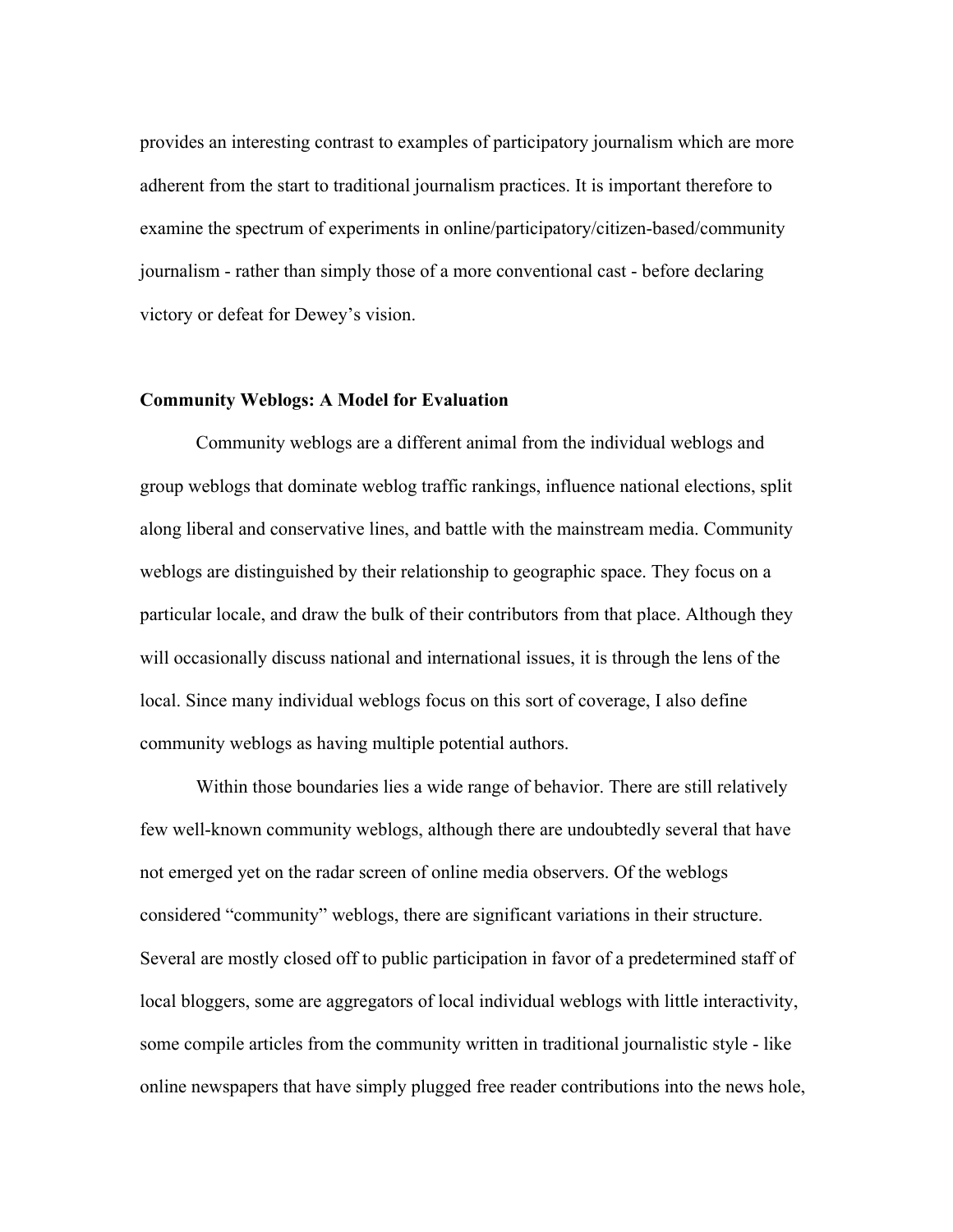while a few truly are community weblogs that adhere closely to the mission of providing an open forum for the public, warts and all.

It is useful to establish four factors that help determine whether a weblog is truly a community weblog. The degree to which the community weblog satisfies these four factors will also help evaluate its success at creating a medium where the public can actively participate in journalism. The four factors to monitor are: the distribution of contribution; the level of interactivity among members; the relationship of the weblog to other institutions; and the level of moderation and editorial control. It is not the content produced that matters as much as the way that content is produced. These four factors operate on a spectrum of participation with one extreme being the lecture model and the other extreme the conversational model.

#### *Contributors*

If contributions are mainly coming from one or a few sources, the community weblog can drift towards a more individual weblog that grows similar to the broadcast model and its inactive, invisible audience. The same is true if there is a small group of contributors and a large audience of members. The ideal is to have at least more than 50% of registered members contributing - whether in the form of posts or comments. This figure provides a benchmark above which there is more production on the part of the membership than reception. The rate of contributions for the producers would also be best if each of the producers is contributing at roughly equal amounts.

# *Interactivity*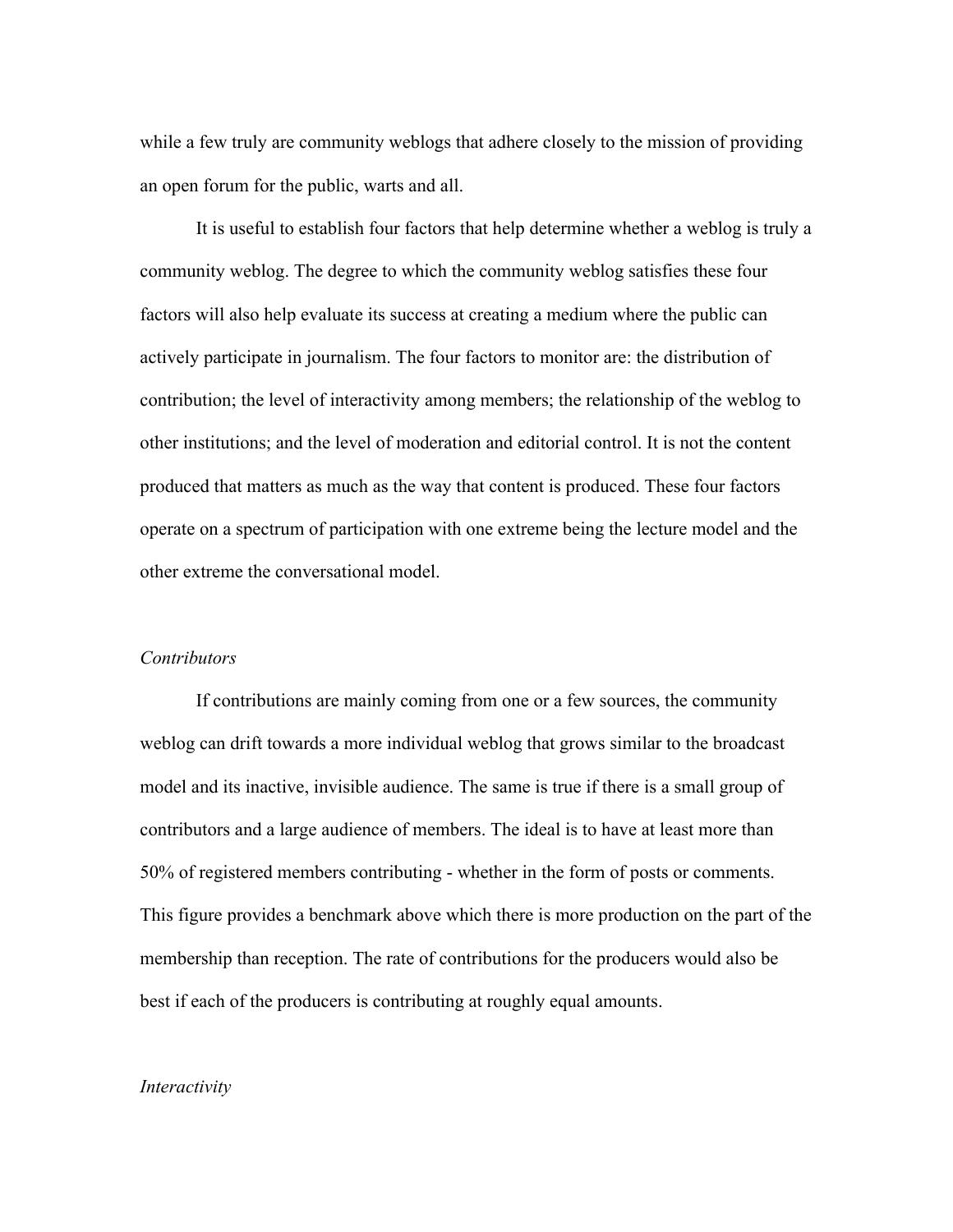Likewise it is not enough to have every citizen broadcasting at each other unless it sparks discussion or some other form of interactivity. Interactivity is defined here as the opportunity to respond directly to a statement or question in a format that makes that response part of the record. This response does not have to be a contrary statement, it could also be a statement that builds on the preceding statement. Ideally there would be such responses following every post on the weblog.

#### *Relationship to Institutions*

It is also important to not allow spokespeople for institutions to dominate the discourse. There could be a high level of interaction and diverse contributions from institutionalized sources on a community weblog, but this would not accomplish the purpose of public participation by individual members of the community. Institutionalized sources are defined here as government, business, or other organizations. This also applies to contributors who are on the staff of the weblog, when such a staff exists (as in the case of community weblogs linked to existing traditional media organizations). Although these contributors would be likely to interact on the weblog, an imbalance in their levels of participation can tilt the weblog from the conversational model to the lecture model, since it becomes more difficult for a small group of members on staff to interact with a growing group of non-staff members.

# *Moderation and Editorial Control*

The overwhelming advantage of a community weblog is the potential number of contributors. But this advantage is neutralized if the production process relies on a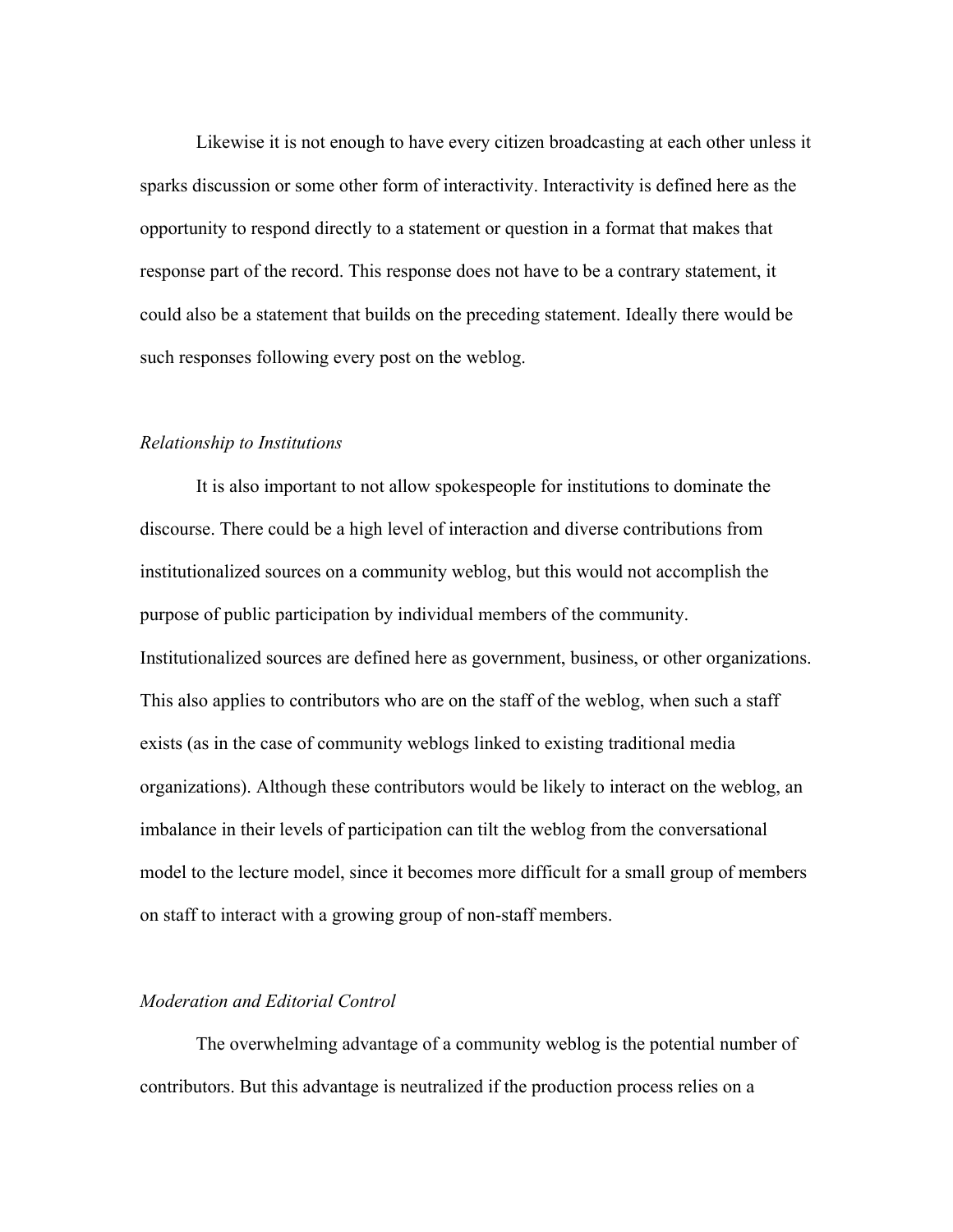centralized monitor to control the content. A traffic jam would inevitably ensue, and the quick responses and self-organizing adaptability possible when a high number of individuals are allowed to function in a decentralized and networked manner would be lost. However casting aside any form of authority is problematic, because it invites spam (here defined as commercial automated abuse and non-commercial manual abuse) and assumes a level of technical fluency on behalf of the membership that might not exist. Ideally, even with the presence of a central authority for issues involving technology and security, the membership would contribute all content without direction.

These four factors provide a key to evaluating the performance of a community weblog, if we define success as Dewey's conversational model and failure as Lippmann's lecture model:

|               | Lecture              | Conversation |
|---------------|----------------------|--------------|
| Contributors  | Few                  | Many         |
| Interactivity | Low                  | High         |
| Institutions  | <b>High Presence</b> | Low Presence |
| Control       | High                 | Low          |

# Research Questions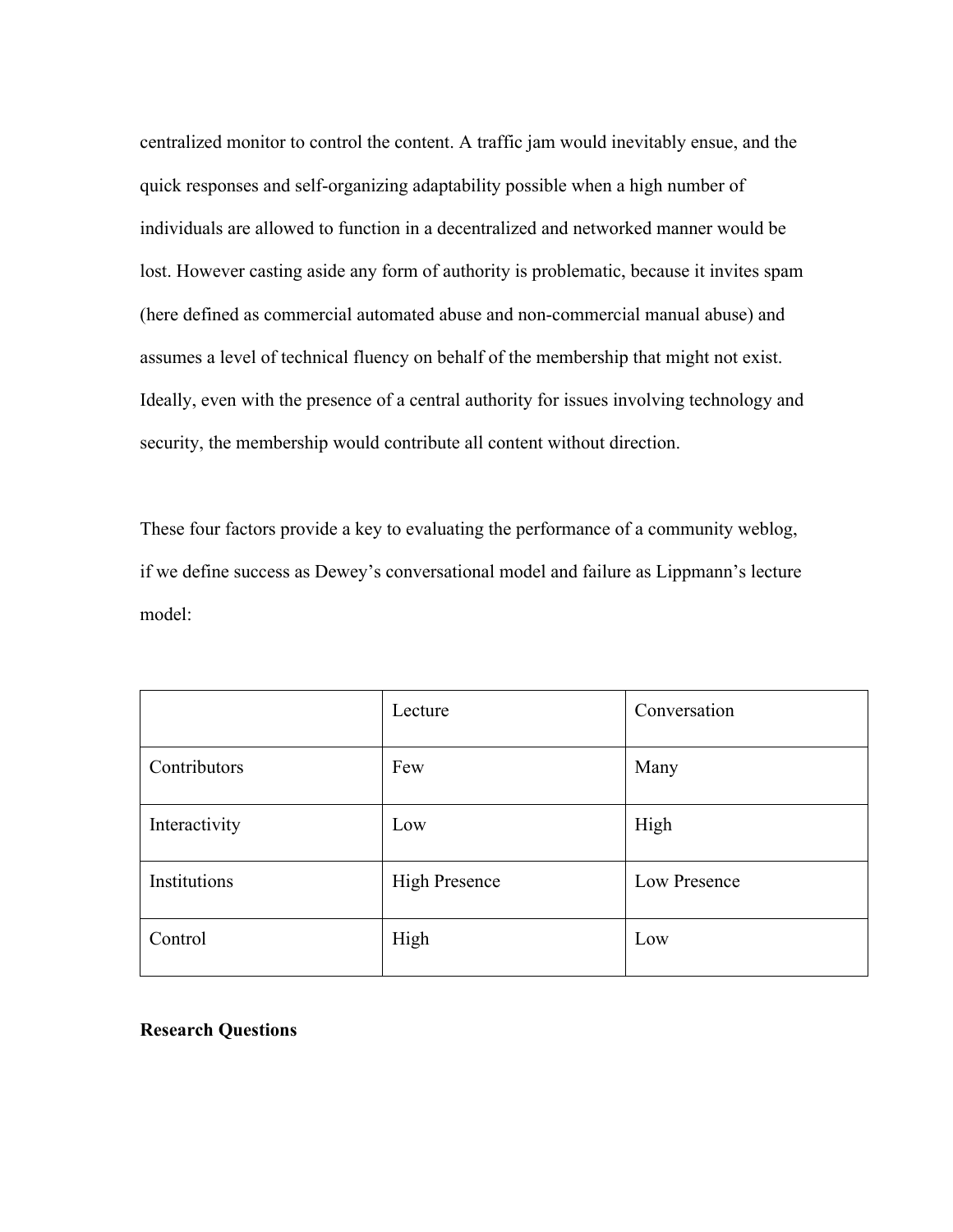The four factors discussed above are a challenge for community weblogs on an everyday basis. Comparing the activity on a community weblog to this grid would provide insight into the ability of that weblog to deliver on its promise.

This paper took the exercise a step further, by analyzing a community weblog under conditions highly conducive to the conversational model. This allowed for a demonstration of the evaluation tools and the chance to find additional obstacles to the conversational model. The intent was that in this context it would be easier to filter out some of the noise created when the lecture model emerges on a community weblog. To study whether a group of citizens can use, and how they use, a conversational model to gather and produce news, we needed to find an event happening in a media vacuum. It wouldn't be enough to see if there was interactivity or distributed participation if that behavior was instigated by the activity of traditional media sources. The experiment was looking for independent action rather than dependent reaction.

During the week of March 12-19, 2005, the South By Southwest (SXSW) music, film, and interactive festivals occurred in Austin, Texas. These events receive tremendous amounts of media coverage online, in print, and on television. Meanwhile an unofficial and far less publicized counter-festival of sorts has developed alongside the official SXSW, offering free music for five days, from March 15 to March 19, at shows and events that are open to the public.

The community weblog UnknownCity.com, which the author founded in March 2004, is a cultural and lifestyle guide for people with limited resources, primarily focused on Austin but with entries for roughly two-dozen other cities. By the middle of March 2005 it had 120 members, with the majority of them based in Austin (63 at the time of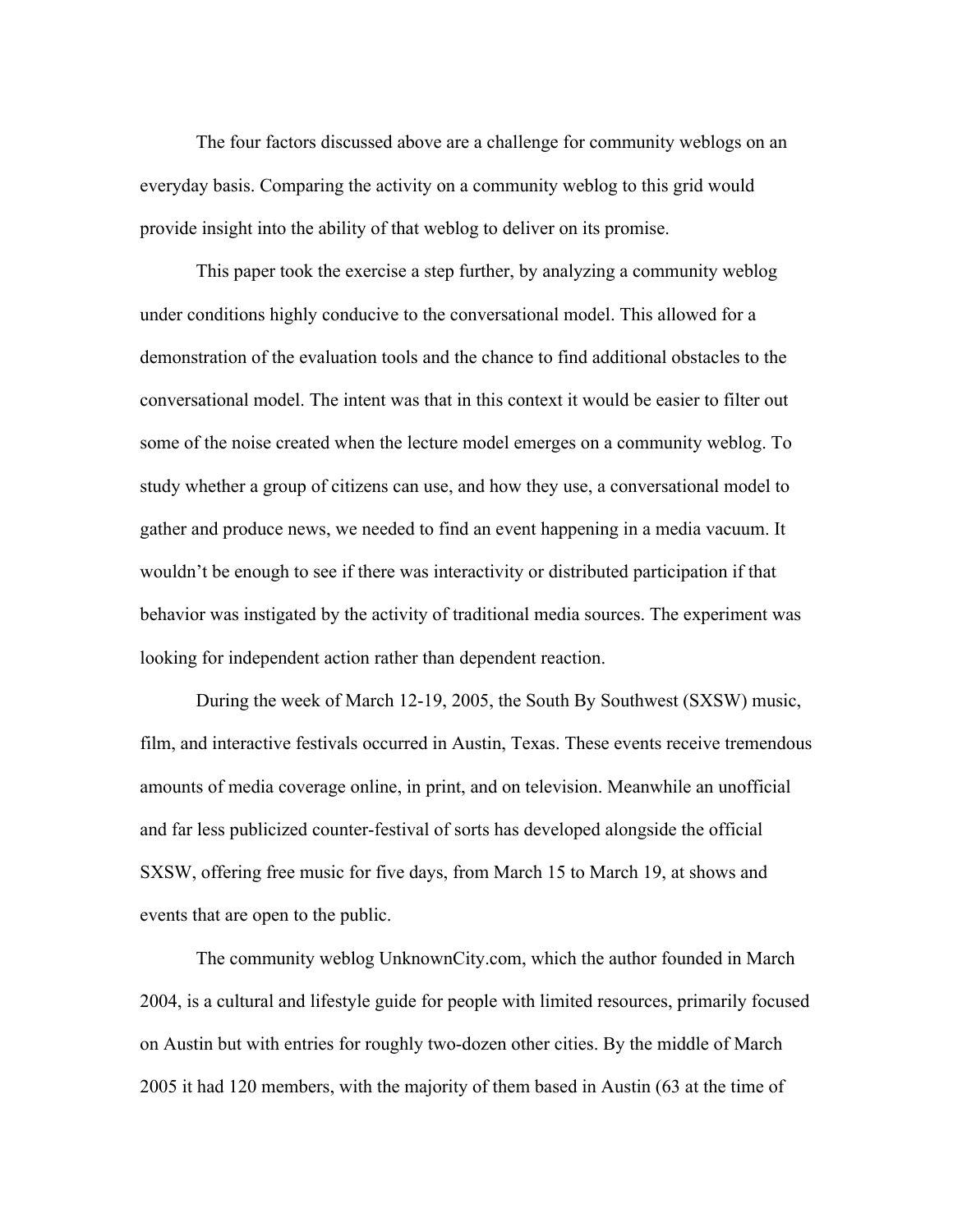this study). Each member has the ability to post and comment directly to the website without any editorial guidance or approval. All members have the same permissions with the exception of one "super-user" who can edit and delete all posts, change the features and look of the site, and sign up members, and one member who can also sign up members. For SXSW 2005, UnknownCity's citizen staff attempted to cover the unofficial events.

Unoffical SXSW presented what seemed to be optimal conditions to enable participation from the members of a community weblog:

# *Contributors*

-Since many of the members would be attending SXSW or the unofficial SXSW events, there was a higher potential for contributions from the membership. It would be a common topic and a good candidate for diverse and numerous participation. -The unofficial events did not have elaborate organizations behind them. Many were organized by small groups of people. Therefore there was little chance that large institutions would be able to dominate contributions or by posting information about their events.

# *Interactivity*

-The informal nature of the unofficial events was ripe for a weblog's ability to cover lastminute factual changes through member interaction. As opposed to more strict and rigorous schedules for official events that were more or less predictable and unchanging,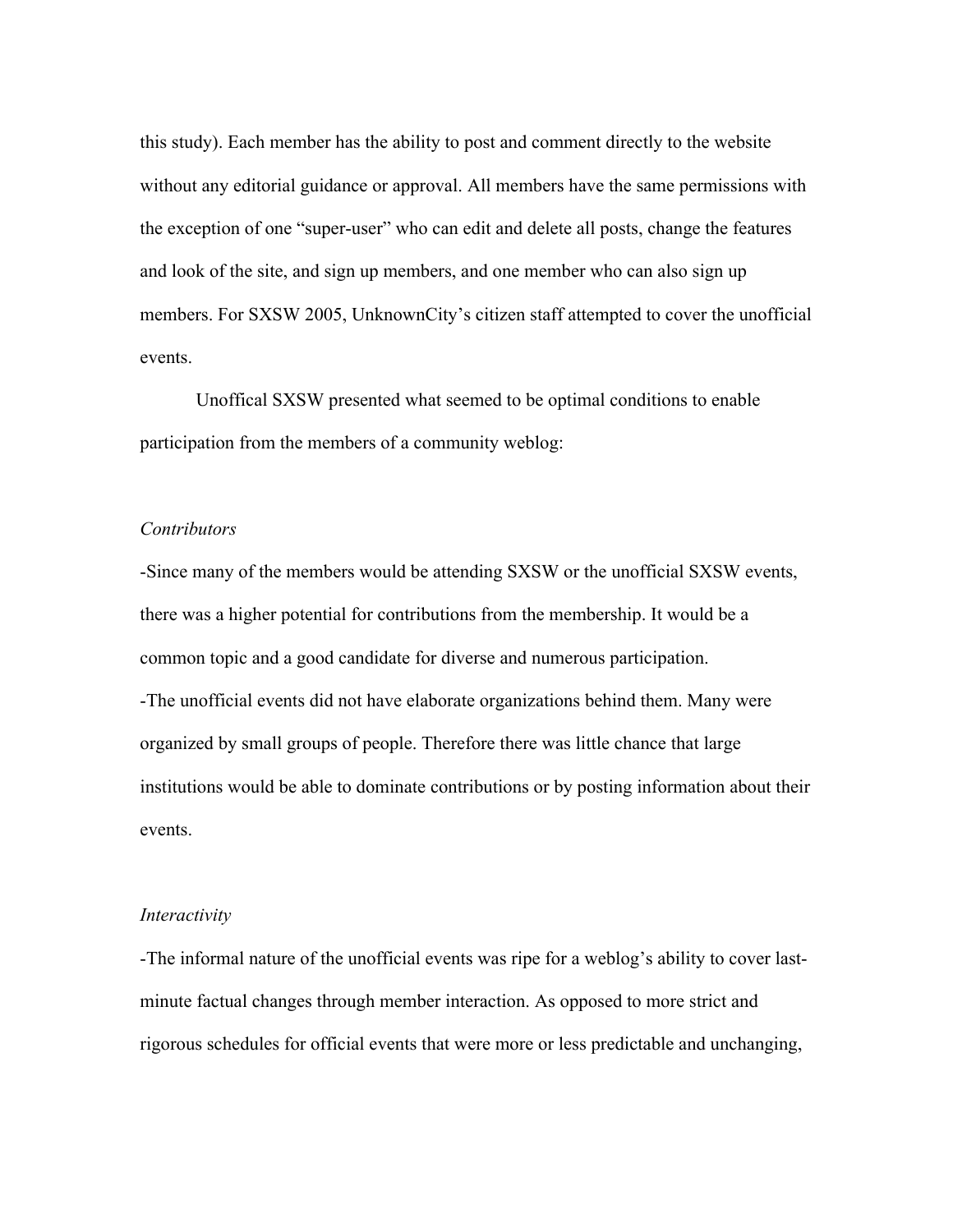there are frequent schedule changes for unofficial events, which leads to a need for interaction.

-Weblog users were more likely to ask questions and provide answers since there were few alternatives to find information about the unofficial events. There would be a greater reliance on information from other members.

#### *Relationship to Institutions*

-Since these events were actually outside the SXSW institutional power structure, members would need to rely on non-traditional sources for information, whether that meant other citizens, club or store employees, or just themselves.

# *Moderation and Editorial Control*

-With unofficial events occurring simultaneously across the city, this presented a test of decentralized and non-directive news coverage. Coordinating coverage over several chaotic and unorganized days would be difficult if not impossible for a central authority. Members would therefore be free to post and comment as they saw fit.

The research questions would see if this theoretical advantage for the conversational model became a reality, and if not, why not, considering the fact that conditions appeared to be optimal? The questions correspond to the four factors:

## *Research Questions*

- #1: How distributed was the work?
- #2: What was the level of interactivity?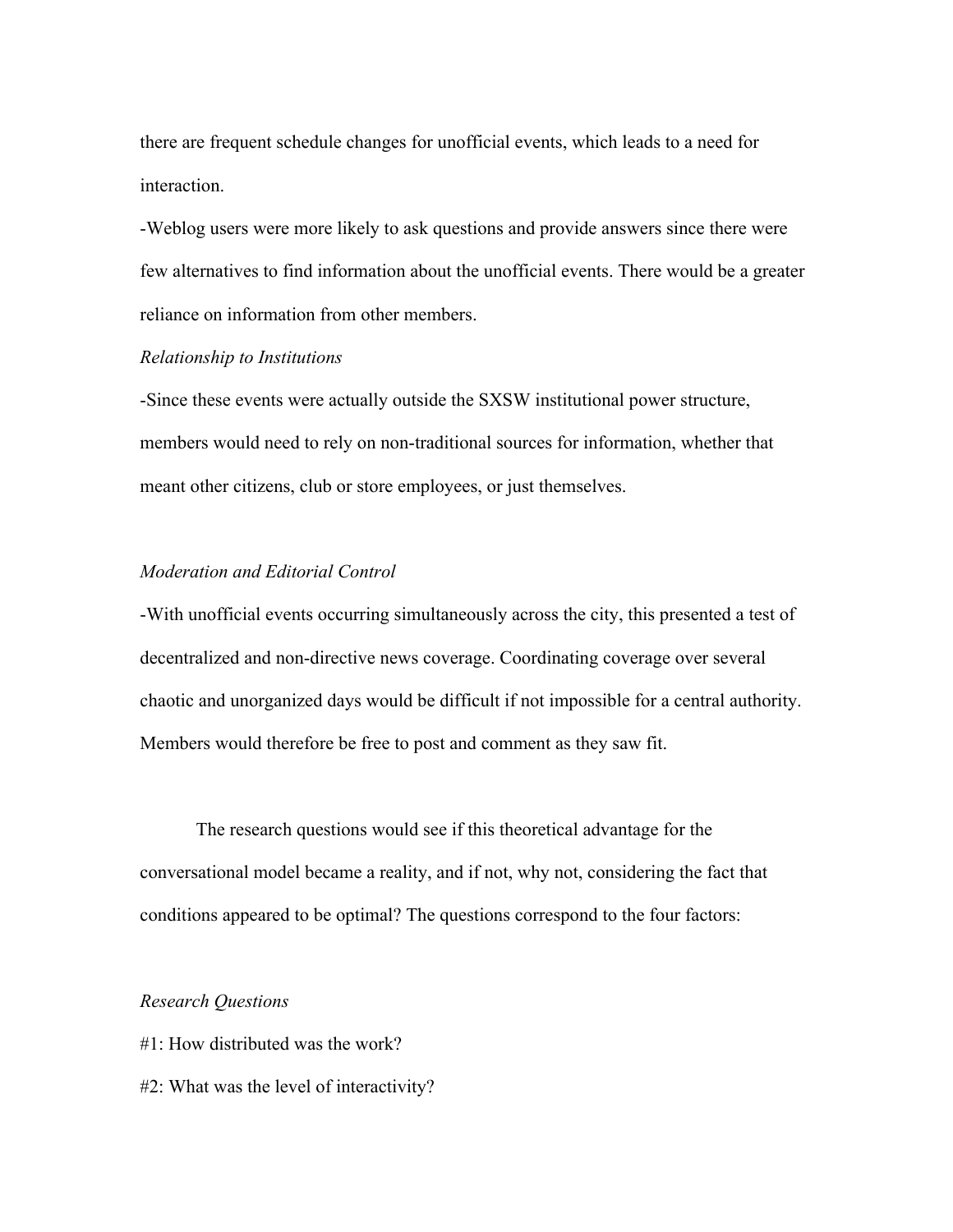- #3: What was the relation of the weblog's content to institutions?
- #4: How much direction was needed vs. self-organization?

### Results and Discussion

During UnknownCity's coverage, several incidents occurred that reveal the capabilities of this medium and the challenges facing it. Several trends emerged that offer insight into how the typical community weblog might eventually function.

The numbers and examples that follow, when considered in the context of the event, are promising. Community weblog members, in general and in the case of UnknownCity (all members are volunteers including the founder) are not paid for their contributions. They have jobs of their own in addition to other everyday commitments. The time required to generate first-hand reporting without the headstart provided by mainstream media coverage is understandably prohibitive for many would-be contributors. The contribution gap this creates can lead a community weblog to fall back on institution-based sources, who generate the copy as part of their job or other commitments (i.e. city government agendas, public library functions, club meetings, band performances), rely on the contributions of staff members or in-house reporters, and centralize coverage through requests to institutional sources for information (if those sources haven't contributed it themselves).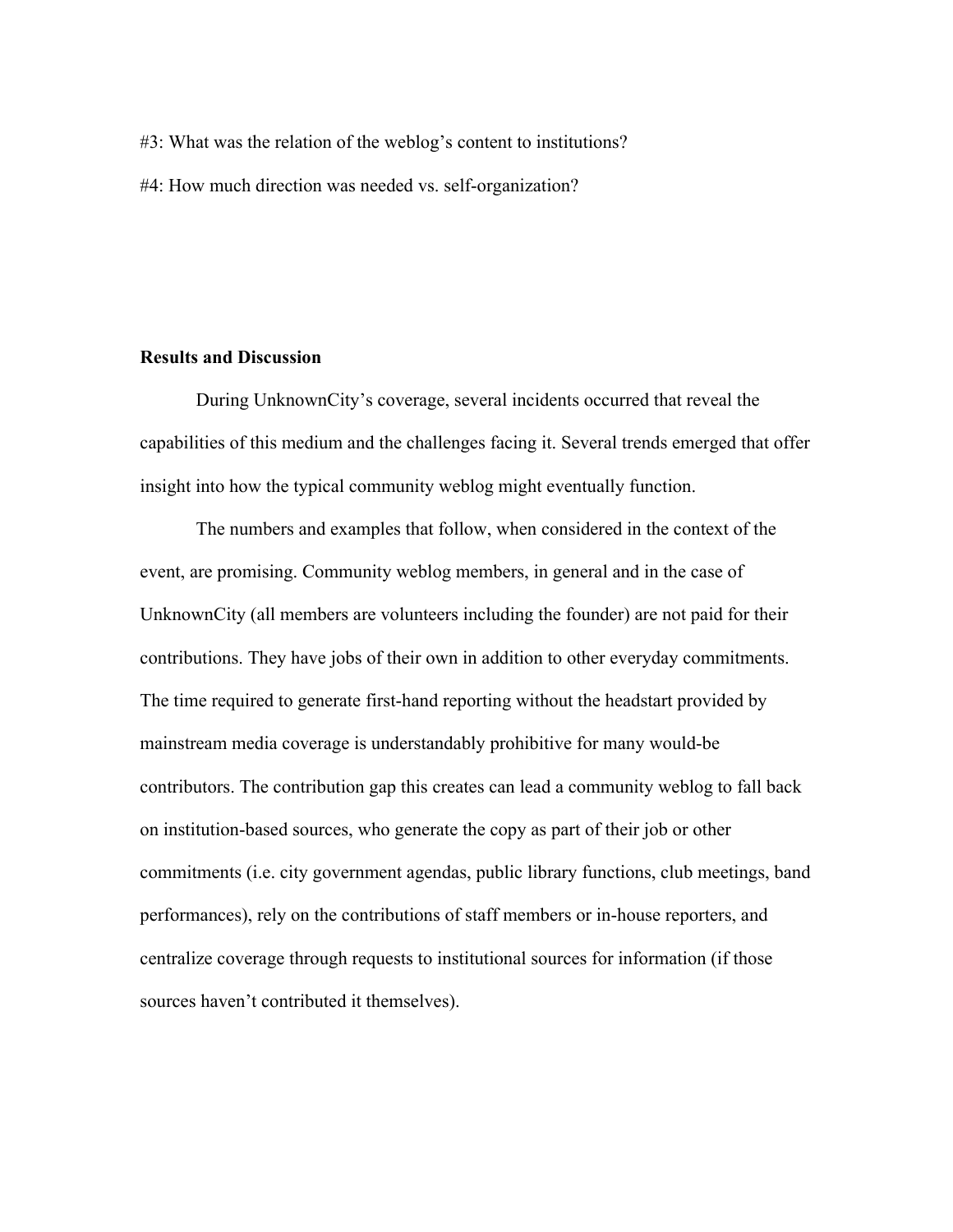With that in mind, a review of each of the research questions follows. Examples pulled from UnknownCity's coverage are included to illustrate some of the points discussed.

#### #1: *How distributed was the work?*

Over the course of its existence, UnknownCity has had 44% of its posts and 33% of its comments produced by a single member, and these figures were roughly the same during its SXSW coverage (47% and 30% respectively). These figures, however, include all the posts from when the site started to discuss SXSW and seek information from members about the unofficial events, a process that actually began on March 3. If we look at the five days when the actual unofficial events occurred (March 15-19), that reliance on a single member reduced (38% of the posts and 38% of the comments - an increase reflecting increased responses to other member's posts). Of the 63 Austin members UnknownCity had at the time of its coverage, 19% of them posted and 14% commented on posts.

The relative success of UnknownCity at distributing its work has much to do with the unusual news cycle at play during the unofficial SXSW. This is an issue that is important for the managers of community weblogs to consider when determining what they hope citizens will cover. For mainstream media organizations and other societal institutions, the day unfolds in a similar and intertwined way. Their clocks adhere more or less to a nine-to-five schedule. Trying to force a community weblog into this structure makes it difficult to impossible for the members to obtain first-hand information and places the weblog back into the lecture model.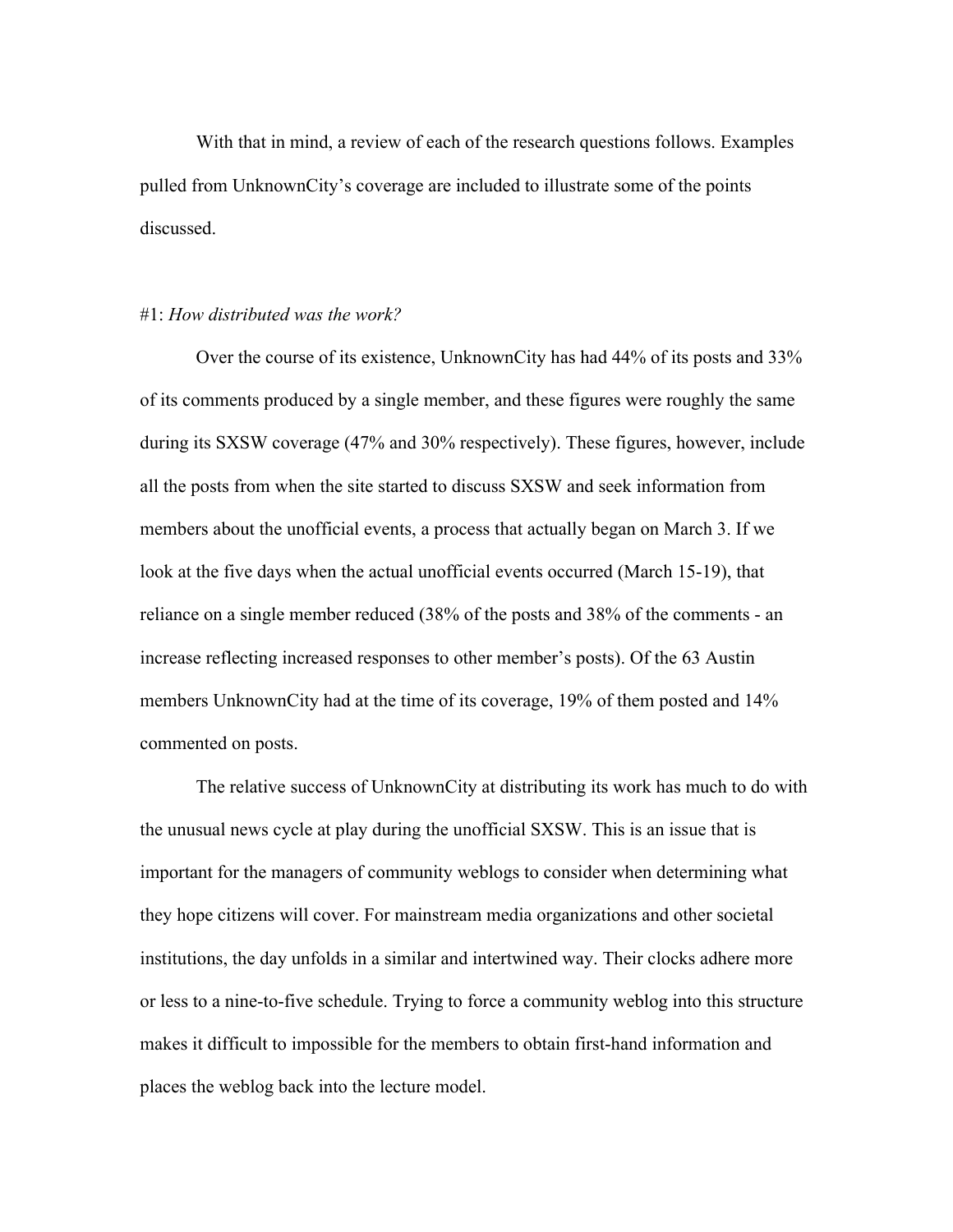One way to bypass this obstacle is by encouraging members in the field to communicate offline before communicating online. This moves part of the model of the traditional newsroom, where reporters might call stories into editors, or sources might call tips into reporters, and transfers it onto the community weblog model. It allows members in the field to contribute content without any other hardware beyond a cellphone (and even a payphone would work) and allows members at work or otherwise by a computer terminal away from the action to participate:

# *Example 1*:

During an event at about 5 p.m., a member hears from another person about a previously unannounced event which would occur within an hour. The member calls another member who is at home with Internet access, and asks them to post an announcement on the site. The second member obtains the address for the venue of the unannounced event, the time, and additional information, and posts a notice to the weblog at 5:18.

## *Example 2*:

A member attends an event at 11:30 a.m. at a venue held in the parking lot behind several local businesses. The parking lot had hosted a concert the day before, but 24 hours later an iron fence has been built between the parking lot and another business, and the work of construction crews is interfering with the second day's music. The member, who is about to leave the scene for another event, calls another member who knows several businesspeople in the area and tells them what is going on. At 1:53 p.m. they post about the issue.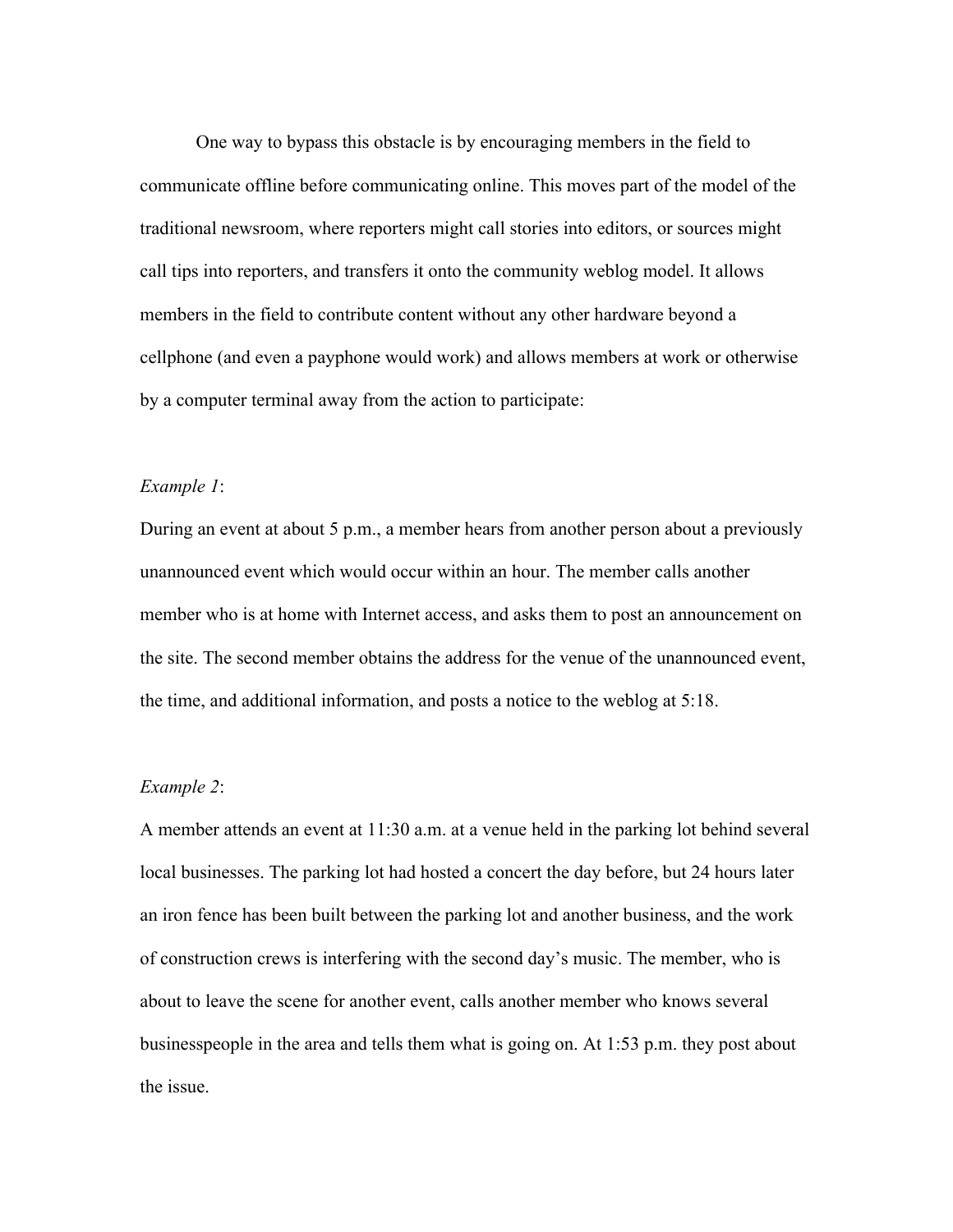#### *Example 3*:

Two members attend an event at night and find a taco stand parked outside. They try the food, note the prices, the menu, and the hours of operation, and contact a third member who has Internet access at work. The third member posts an update to the weblog that links to a map of the event's location and includes the prices and details provided by the first two members.

## #2: *What was the level of interactivity?*

The five days studied were the most active and most interactive in the site's history. UnknownCity typically averages between one and two posts per day and two comments per day, but from March 15-19 it averaged six posts per day and seven comments per day. Of the 32 posts involved in this sample, 47% had a comment or comments from members other than the original post contributor. Some comments corrected or clarified the original post, some supported the post, some built on the post with an additional tip or insight.

# *Example 1*:

A member lists several artists playing at free events. Another member comments and asks for a clarification and elaboration about the artists that the original member recommends. The original member responds with some suggested artists.

# *Example 2*: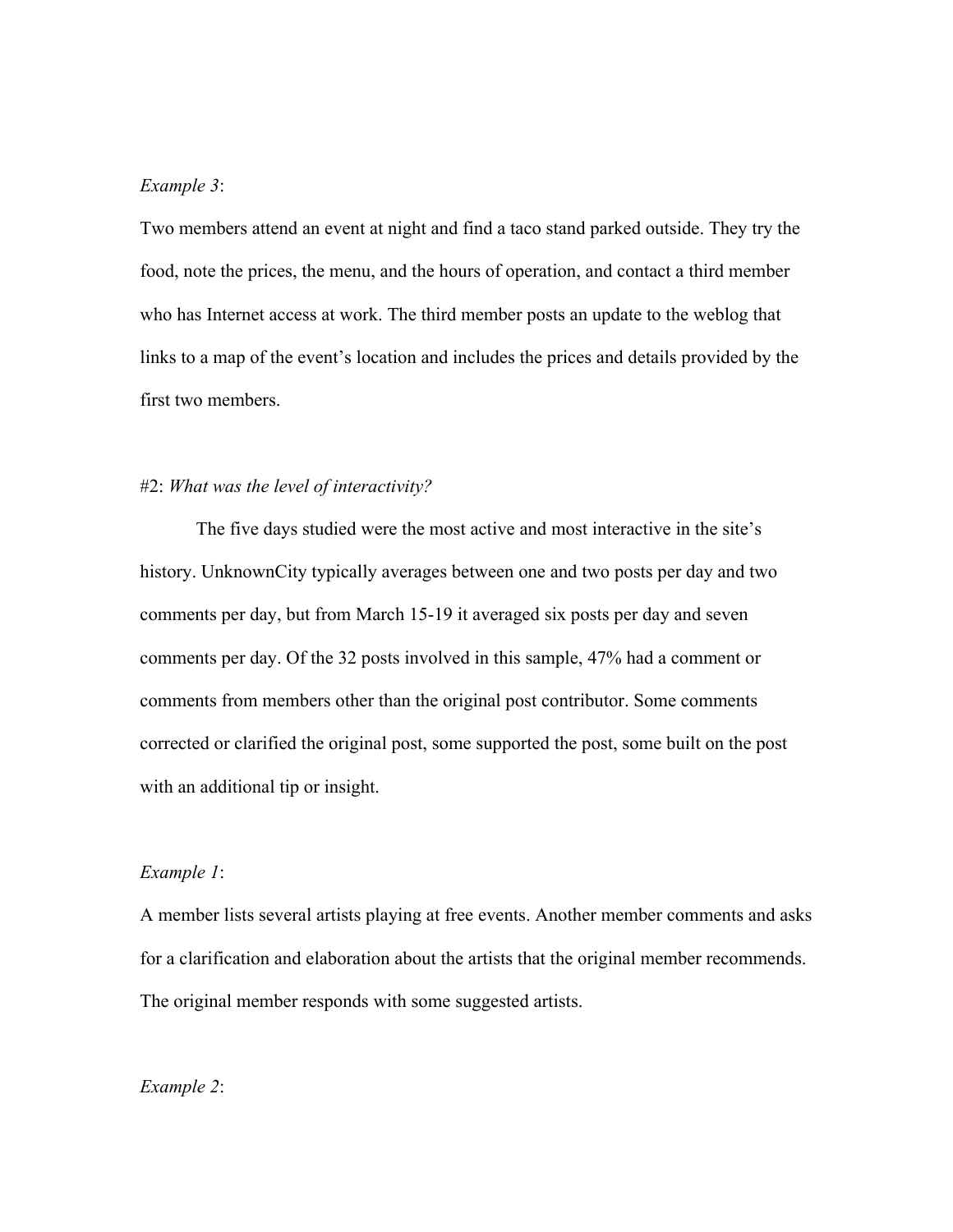A member posts seeking information about certain bands, including what they sound like. Another member comments and links to the main SXSW website, where there are mp3 audio samples of all the artists playing official showcases (most of whom play unofficial showcases as well).

Offline interactivity occurred as well, and led to online activity during the most frenzied point in UnknownCity's coverage:

# *Example 3*:

A member calls another member from the scene of an event on March 19 to provide an update on the price of drinks, the schedule of performers, and other details. The second member posts the information and goes with two other members to the event. Additional information becomes available when the three additional members arrive at the event. In order to update they call several other members to see if they are near a computer and can post. On the fourth attempt they reach a member in San Antonio who adds the information - to an earlier post. A member leaves the event for work shortly thereafter, and adds a comment update in a more recent post on the event.

This overlap between offline and online is important to nurture and enable. It is a result of the existence of the divide between the capabilities offered by new technologies and the ability of people to use them. Consider moblogging - the ability to send images from a cellphone to a weblog. It is already possible to do this, but there is a gap of technical literacy that would make it difficult to implement in reality. It is important amid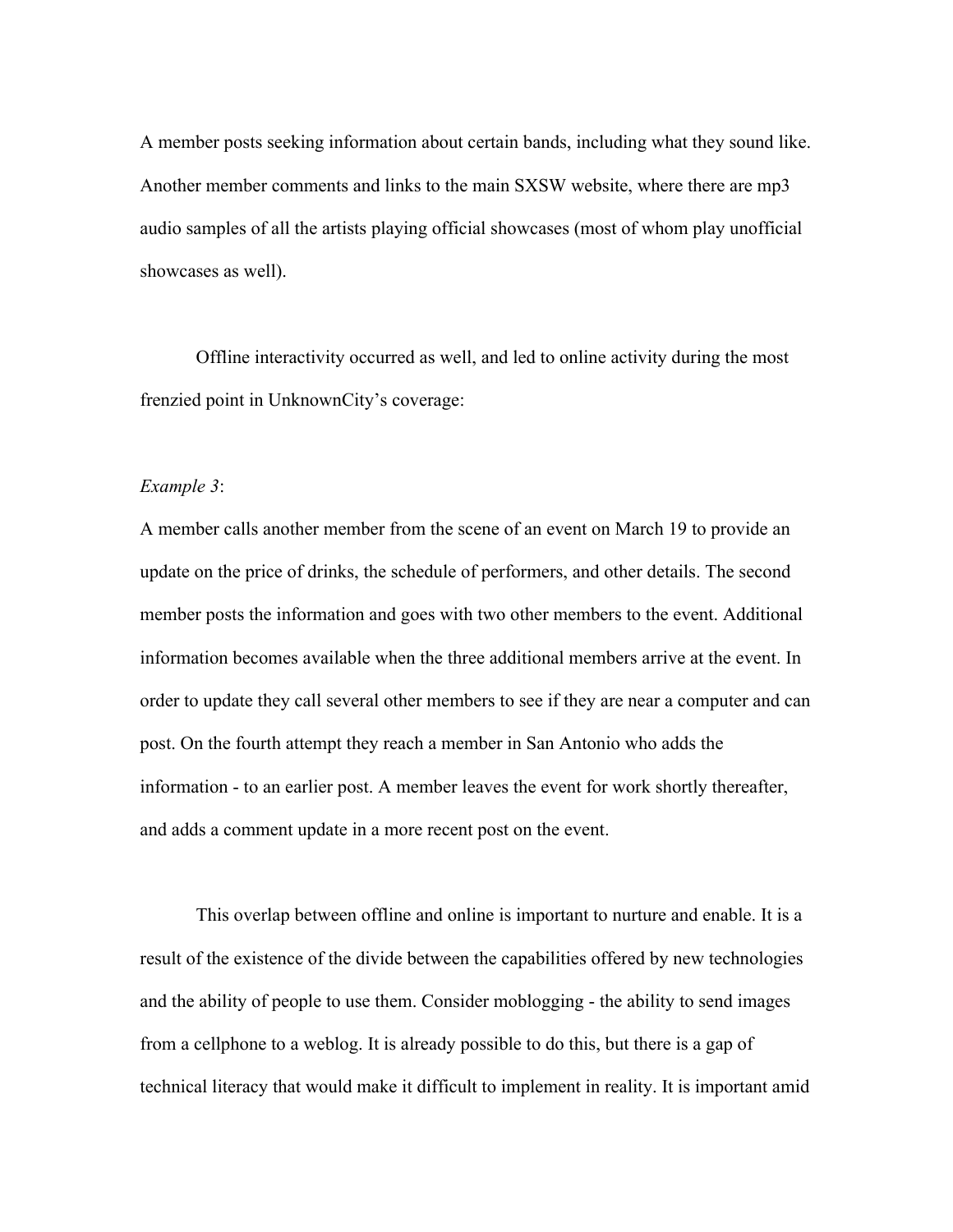such technological advances to not overlook the use of non-sophisticated tools that often make the weblog work. In the case of Example 3, that was as simple as having a member's phone number.

## #3: *What was the relation of the weblog's content to institutions?*

Throughout the course of UnknownCity's SXSW coverage, every post originated from a member's own research and/or own experiences. There were no links to information in the mainstream media, there were no press releases generated by any organizations, and the agenda of coverage was entirely dictated by the members (there was only one post that linked to another website's band reviews). Coverage followed events that were occurring throughout the city, so therefore the groups that arranged those events did occasionally play a role in establishing the agenda of coverage on the weblog. But otherwise the posts were the result of the member's own initiative and information gathering.

# *Example 1*:

A member investigates an apparent conflict between two local businesses possibly spurred on by an unofficial SXSW event. While a show occurs in the parking lot of one business, another business begins construction on a fence and building, disturbing the event. The member compiles a post on the situation, complete with quote from one of the business owners, which company owns one of the businesses involved, and eyewitness accounts, all within less than two hours.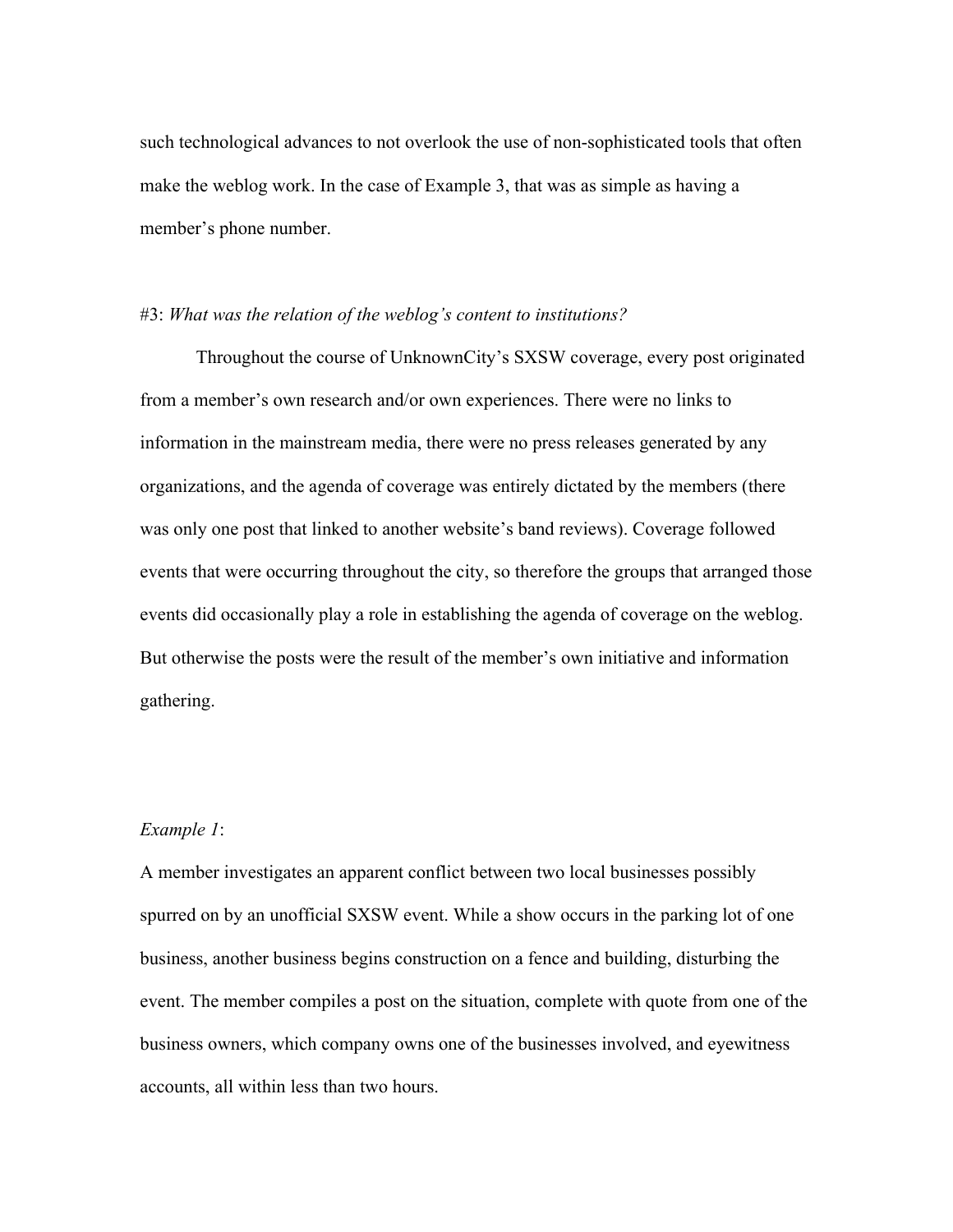#### #4: *How much direction was needed vs. self-organization?*

Direction and self-organization are much more difficult to quantify. Even if we were to count all contributions by a weblog administrator as directive (since they originate from a central source), these contributions can be a direct or indirect response to the weblog's members and therefore part of a greater pattern of self-organization. Nevertheless the experiment provided some worthwhile lessons on this topic.

Implicit in the hopes for citizen reporters are that when left to their own devices, a decentralized network of individuals - with the ability to monitor and communicate with each

other - will correct errors and eventually steer a mass of collected information to the truth. This would occur through the actions and collective intelligence of the group rather than a central force noticing problems and mobilizing resources to deal with them. Through a combination of transparency, interactivity, and mass empowerment the end product would contain a higher quantity of information and higher quality of information.

There is an issue of scale involved here - the more individuals involved, the better such a system would work. Greater participation decreases the odds that false information will escape.

Yet even on a small scale there was evidence of the community policing itself to obtain an answer:

*Example 1*: